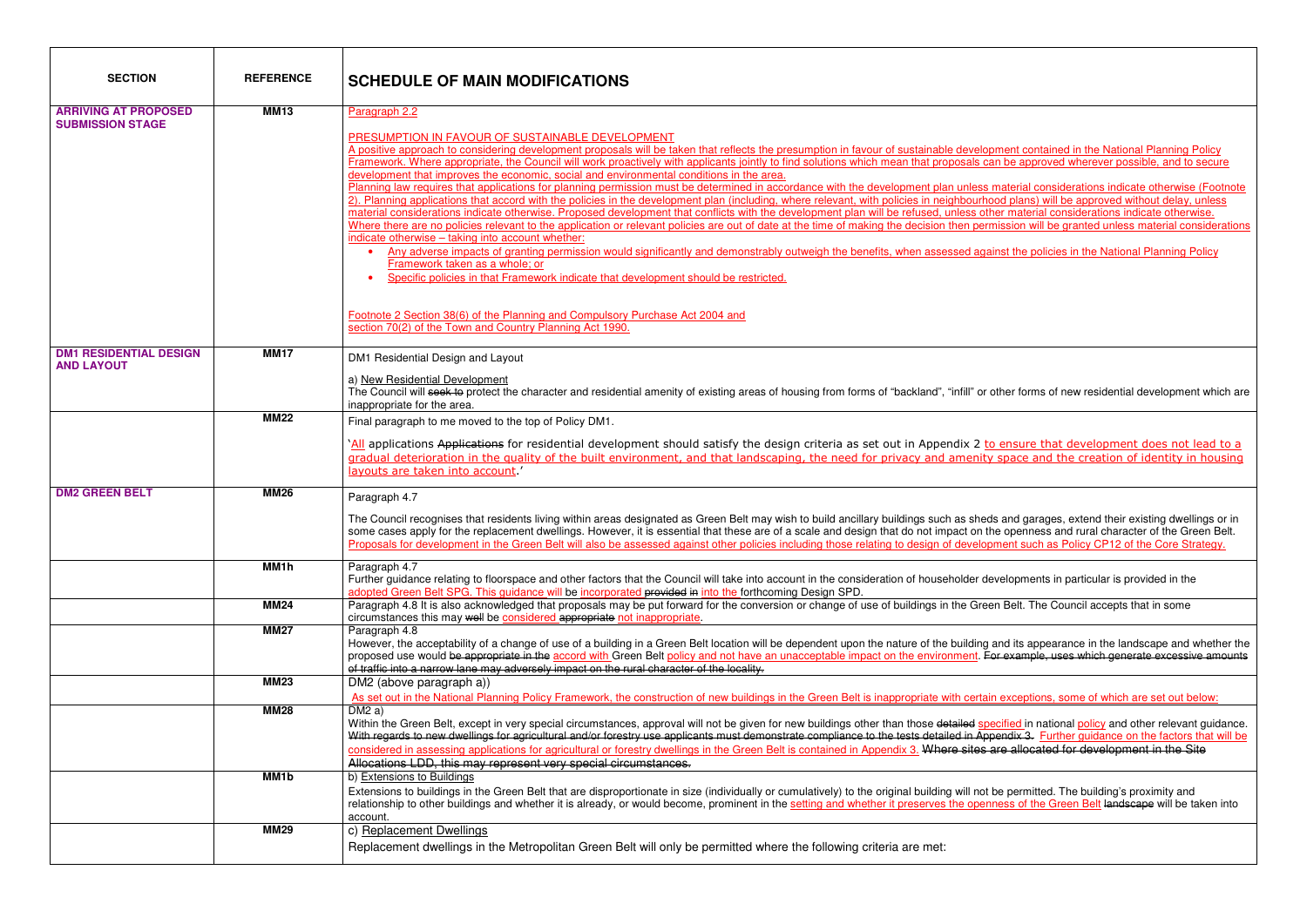|                                                                                                       |                   | iii) the replacement would not be more harmful to the visual amenity and openness of the Green Belt by reason of its siting than the original dwelling.                                                                                                                                                                                                                                                                                                                                                                                                                         |
|-------------------------------------------------------------------------------------------------------|-------------------|---------------------------------------------------------------------------------------------------------------------------------------------------------------------------------------------------------------------------------------------------------------------------------------------------------------------------------------------------------------------------------------------------------------------------------------------------------------------------------------------------------------------------------------------------------------------------------|
|                                                                                                       | MM <sub>1</sub> c | d) Ancillary Buildings<br>i) be of a scale and design clearly subordinate to the dwelling and of a height and bulk such that the building would not adversely affect the openness of the Green Belt. be prominent in<br>the landscape                                                                                                                                                                                                                                                                                                                                           |
|                                                                                                       | MM <sub>1e</sub>  | e) Extensions to Residential Curtilages<br>The Council will seek to safeguard the countryside from encroachment, therefore proposals which include the extension of the curtilage of a residential property within the Green Belt<br>which involves an incursion into the countryside is unlikely to will not be supported.                                                                                                                                                                                                                                                     |
|                                                                                                       | MM1f              | f) Re-use and Conversion of Buildings in the Green Belt<br>ii) any proposal by way of alterations/extensions, parking/turning areas, modifications to access or landscaping does not have a significant adverse effect on the appearance openness                                                                                                                                                                                                                                                                                                                               |
| <b>DM3 HISTORIC</b><br><b>ENVIRONMENT</b>                                                             | MM <sub>2a</sub>  | of the landscape Green Belt and does not appear excessively prominent<br>Policy DM3<br>a) When assessing applications for development, there will be a presumption in favour of the retention and enhancement of heritage assets and to putting heritage assets to viable and<br>appropriate uses to secure their future protection. Applications will only be supported where they sustain, conserve and where appropriate enhance the significance, character and setting                                                                                                     |
|                                                                                                       | MM <sub>2e</sub>  | of the asset itself and the surrounding historic environment.<br>Policy DM3<br>b) Listed Buildings<br>The Council will seek to ensure the preservation of preserve the District's Listed Buildings and will only support applications where:                                                                                                                                                                                                                                                                                                                                    |
|                                                                                                       | MM <sub>2</sub> b | Policy DM3<br>c) Conservation Areas<br>Within Conservation Areas development will only be permitted if the proposal:<br>i) Is of a design and scale that preserves or enhances the character and or appearance of the area                                                                                                                                                                                                                                                                                                                                                      |
| <b>DM4 CARBON DIOXIDE</b><br><b>EMISSIONS AND ON-SITE</b><br><b>RENEWABLE ENERGY</b>                  | <b>MM30</b>       | Policy DM4<br>a) From 2013, applicants will be required to demonstrate that development will produce 5% less carbon dioxide emissions than Building Regulations Part L<br>requirements (2013) having regard to feasibility and viability. This may be achieved through a combination of energy efficiency measures, incorporation of on-site low<br>carbon and renewable technologies, connection to a local, decentralized, renewable or low carbon energy supply.                                                                                                             |
|                                                                                                       |                   | In the event of a delay to the revision of Part L of the Building Regulations anticipated in October 2013, applicants will be required to demonstrate that development will<br>produce 10% less carbon emissions than required by Building Regulations Part L 2010 until such a time the revisions are made.<br>b) From 2016, applications for new residential development will be required to demonstrate that the development will meet a zero carbon standard (as defined by central<br>government). The same standard will be applied for non domestic buildings from 2019. |
|                                                                                                       |                   | c) In line with Government policy, the Council will support a range of allowable solutions for dealing with the remaining carbon emissions. This may include payment into<br>a Carbon Offset Fund which will be used to retrofit existing building stock with energy saving measures for the future. The approach will be set out in a further SPD.                                                                                                                                                                                                                             |
| <b>DM6 BIODIVERSITY, TREES,</b><br><b>WOODLANDS,</b><br><b>WATERCOURSES AND</b><br><b>LANDSCAPING</b> | <b>MM31</b>       | Policy DM6<br>Development should result in no net loss of biodiversity value across the District as a whole.<br>The weight given to the protection of sites will be commensurate with their position in the hierarchy:<br>International<br>$\bullet$<br>National<br>Regional<br>Local<br>$\bullet$                                                                                                                                                                                                                                                                              |
|                                                                                                       |                   | a) Development that would affect a Site of Special Scientific Interest, Local Nature Reserve, County Wildlife Site or protected species under UK or European law, or identified as being in<br>need of conservation by the UK Biodiversity Action Plan or the Hertfordshire Biodiversity Action Plan, will not be permitted where there is an adverse impact on the ecological, geological<br>or biodiversity interests of the site, unless it can be demonstrated that:                                                                                                        |
|                                                                                                       |                   | i) There are exceptional circumstances The need for the development which clearly would outweigh the need to safeguard the biodiversity of the site, and where alternative<br>wildlife habitat provision can be made in order to maintain local biodiversity; and<br>ii) Adverse effects can be satisfactorily minimised through mitigation and compensation measures to maintain the level of biodiversity in the area.                                                                                                                                                        |
|                                                                                                       |                   | b) Development should result in no net loss of biodiversity value across the District as a whole. The following areas have been highlighted as key areas for biodiversity within the<br>Hertfordshire Biodiversity Action Plan:                                                                                                                                                                                                                                                                                                                                                 |
| <b>DM7 LANDSCAPE</b><br><b>CHARACTER</b>                                                              | <b>MM18</b>       | Policy DM7<br>a) Chiltern's Area of Outstanding Natural Beauty<br>In considering proposals for development within or near the Chilterns Area of Outstanding Natural Beauty, the Council will seek to support development unless the proposal would:                                                                                                                                                                                                                                                                                                                             |
|                                                                                                       | <b>MM32</b>       | b) Landscape Regions<br>In all landscape regions, the Council will require proposals to make a positive contribution to the surrounding landscape. Proposals that would unacceptably harm the character of the                                                                                                                                                                                                                                                                                                                                                                  |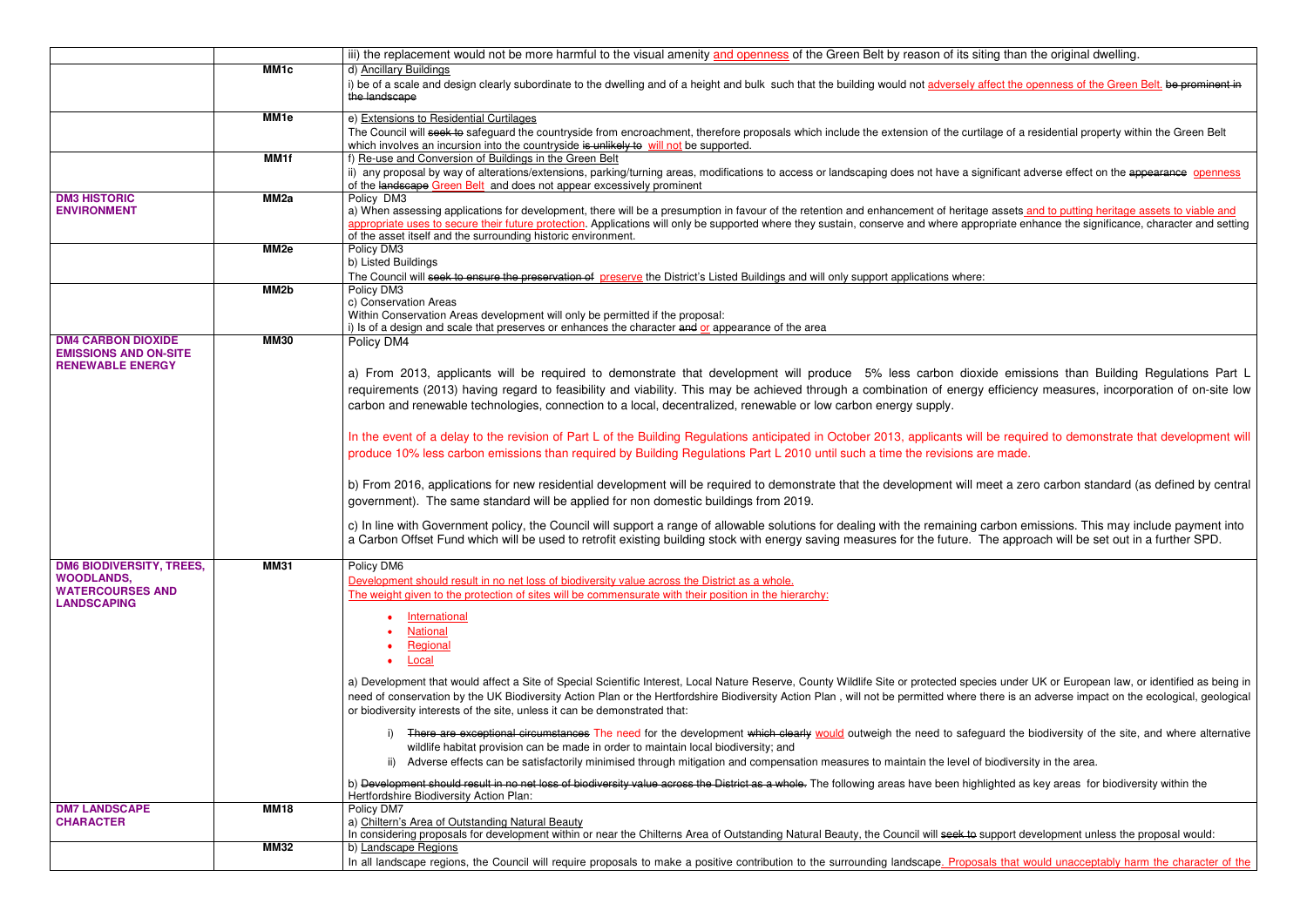|                           |             | landscape in terms of siting, scale, design or external appearance will be refused planning permission. The Council and are likely to will support proposals that:                                                                                                                                                                                                                                                                                                                                                                                                                                                                                     |
|---------------------------|-------------|--------------------------------------------------------------------------------------------------------------------------------------------------------------------------------------------------------------------------------------------------------------------------------------------------------------------------------------------------------------------------------------------------------------------------------------------------------------------------------------------------------------------------------------------------------------------------------------------------------------------------------------------------------|
|                           |             | Conserve and/or enhance the special landscape character by reason of the siting, design or external appearance of, or the type or form of, development                                                                                                                                                                                                                                                                                                                                                                                                                                                                                                 |
|                           |             | i) Lead to the removal or a reduction in the impact of existing structures and land uses that are detrimental to the visual quality of the landscape                                                                                                                                                                                                                                                                                                                                                                                                                                                                                                   |
|                           |             | ii) Enhance public access and recreation opportunities without detriment to the landscape or wildlife                                                                                                                                                                                                                                                                                                                                                                                                                                                                                                                                                  |
|                           |             | iii) Contribute to delivery of Green Infrastructure                                                                                                                                                                                                                                                                                                                                                                                                                                                                                                                                                                                                    |
|                           |             | iv) Contribute to the measures identified in the Hertfordshire Landscape Strategy 2001 to strength, reinforce, safeguard, manage, improve, restore and reconstruct landscapes.                                                                                                                                                                                                                                                                                                                                                                                                                                                                         |
| <b>DM8 FLOOD RISK AND</b> | <b>MM34</b> | Text removed from supporting text into Policy DM8.                                                                                                                                                                                                                                                                                                                                                                                                                                                                                                                                                                                                     |
| <b>WATER RESOURCES</b>    |             | Applicants are advised to contact the Environment Agency for information on specific areas which are at risk from flooding. Flood zone 3b (the highest level of flood risk) has<br>10.11<br>been defined by our SFRA. New built footprint will not be acceptable in this flood zone. Redevelopment of existing built footprint in Flood Zone 3b will only be considered if the<br>development is of a compatible use class and does not increase flood risk elsewhere.                                                                                                                                                                                 |
|                           |             | 10.12 In assessing development proposals, the Council will apply national policy and the findings of the Three Rivers Strategic Flood Risk Assessment (SFRA). A Flood Risk                                                                                                                                                                                                                                                                                                                                                                                                                                                                             |
|                           |             | Assessment (FRA) is likely to be required for development proposals of 1 hectare or larger in Flood Zone 1 and for proposals for all new developments located in Flood Zones 2 and 3 as                                                                                                                                                                                                                                                                                                                                                                                                                                                                |
|                           |             | designated by the Environment Agency. Land in Flood Zone 1 that is surrounded by areas of Flood Zone 2 or 3 will be treated as if it is in the higher risk zone and a Flood Risk<br>Assessment will be required to prove that safe access/egress exists for the development or that the land will be sustainable for the duration of the flood period.                                                                                                                                                                                                                                                                                                 |
|                           |             |                                                                                                                                                                                                                                                                                                                                                                                                                                                                                                                                                                                                                                                        |
|                           |             | 10.13 The Council will ensure that flood risk is not increased elsewhere and will only consider development in flood risk areas appropriate where informed by a site-specific flood risk<br>assessment if following the Sequential Test, and if required the Exception Test, it can be demonstrated that:                                                                                                                                                                                                                                                                                                                                              |
|                           |             | • Within the site, the most vulnerable development is located in areas of lowest flood risk unless there are overriding reasons to prefer a different locations; and                                                                                                                                                                                                                                                                                                                                                                                                                                                                                   |
|                           |             | • Development is appropriately flood resilient and resistant, including safe access and escape routes where required, and that any residual risk can be safely managed, and it gives                                                                                                                                                                                                                                                                                                                                                                                                                                                                   |
|                           |             | priority to the use of sustainable drainage systems.                                                                                                                                                                                                                                                                                                                                                                                                                                                                                                                                                                                                   |
|                           |             | 10.14 When considering design of developments, floor levels in flood zones 2 and 3a should be situated above the 1% (1 in 100 years) plus climate change predicted maximum levels                                                                                                                                                                                                                                                                                                                                                                                                                                                                      |
|                           |             | plus a minimum freeboard of 300mm. For developments in all areas, Sustainable Drainage Systems should be implemented to reduce run off from the site.                                                                                                                                                                                                                                                                                                                                                                                                                                                                                                  |
|                           |             | 10.15 Where appropriate developers will be required to show that any flood protection and mitigation measures which may be necessary do not have an unacceptable impact on nature                                                                                                                                                                                                                                                                                                                                                                                                                                                                      |
|                           |             | conservation, landscape, recreation or other important issues. New development adjacent to water courses should seek to include river restoration and de-culverting.                                                                                                                                                                                                                                                                                                                                                                                                                                                                                   |
|                           |             | Policy DM8                                                                                                                                                                                                                                                                                                                                                                                                                                                                                                                                                                                                                                             |
|                           |             | a) in accordance with National Policy, the Council will only permit development if it is demonstrated that there will be no adverse impact on areas at risk from flooding. Proposals should<br>not add to and, should, where practicable take opportunities to reduce flood risk.                                                                                                                                                                                                                                                                                                                                                                      |
|                           |             | a) Development will only be permitted where it would not be subject to unacceptable risk of flooding; and would not unacceptably exacerbate risk of flooding elsewhere. Where<br>practicable existing flood risks should be reduced.                                                                                                                                                                                                                                                                                                                                                                                                                   |
|                           |             | b) New development will not be permitted in Flood Zone 3b, as defined by the SFRA. Redevelopment of existing built development in that Zone will only be permitted if the proposals are<br>of a compatible use class and would not increase flood risk elsewhere.                                                                                                                                                                                                                                                                                                                                                                                      |
|                           |             | c) A Flood Risk Assessment (FRA) will be required for development proposals of 1ha or more in Flood Risk 1 and for proposals for all new development in Flood Zones 2 and 3; or in an<br>area in Flood Zone 1 where proposed development or a change of use to a more vulnerable class may be subject to other sources of flooding as identified in the SFRA. Land in Flood<br>Zone 1 surrounded by areas of Zones 2 or 3 will be treated as if in the higher risk Zone and a FRA will be required to demonstrate that access and egress would be satisfactory and that<br>the development would not be unacceptably vulnerable during a flood period. |
|                           |             | d) Within sites at risk of flooding the most vulnerable parts of proposed development should be located in areas of lowest risk unless there are overriding reasons to prefer different<br>locations.                                                                                                                                                                                                                                                                                                                                                                                                                                                  |
|                           |             | e) Development at risk of flooding should be flood resilient and resistant, including safe access and escape routes where required; and it should be demonstrated that residual risks can<br>be safely managed.                                                                                                                                                                                                                                                                                                                                                                                                                                        |
|                           |             | f) Floor levels of development in Flood Zones 2 and 3 should be situated above the 1% (1 in 100 years) plus climate change predicted maximum water levels, plus a minimum freeboard<br>of 300mm.                                                                                                                                                                                                                                                                                                                                                                                                                                                       |
|                           |             | g) Development in all areas should include Sustainable Drainage Systems to reduce surface water run off.                                                                                                                                                                                                                                                                                                                                                                                                                                                                                                                                               |
|                           |             | h) Where appropriate, developers will be required to show that any necessary flood protection and mitigation measures will not have unacceptable impacts on nature conservation,<br>landscape character, recreation or other important matters.                                                                                                                                                                                                                                                                                                                                                                                                        |
|                           |             | d) i) Water resources                                                                                                                                                                                                                                                                                                                                                                                                                                                                                                                                                                                                                                  |
|                           | MM7         | Policy DM8                                                                                                                                                                                                                                                                                                                                                                                                                                                                                                                                                                                                                                             |
|                           |             | e) i) Development should normally be set back from a main river (as defined by the Environment Agency) with a minimum 8m wide buffer zone and from any other watercourse with a                                                                                                                                                                                                                                                                                                                                                                                                                                                                        |
|                           | MM7a        | minimum 5m wide buffer zone to prevent any significant impact from flooding.<br>Policy DM8                                                                                                                                                                                                                                                                                                                                                                                                                                                                                                                                                             |
|                           |             |                                                                                                                                                                                                                                                                                                                                                                                                                                                                                                                                                                                                                                                        |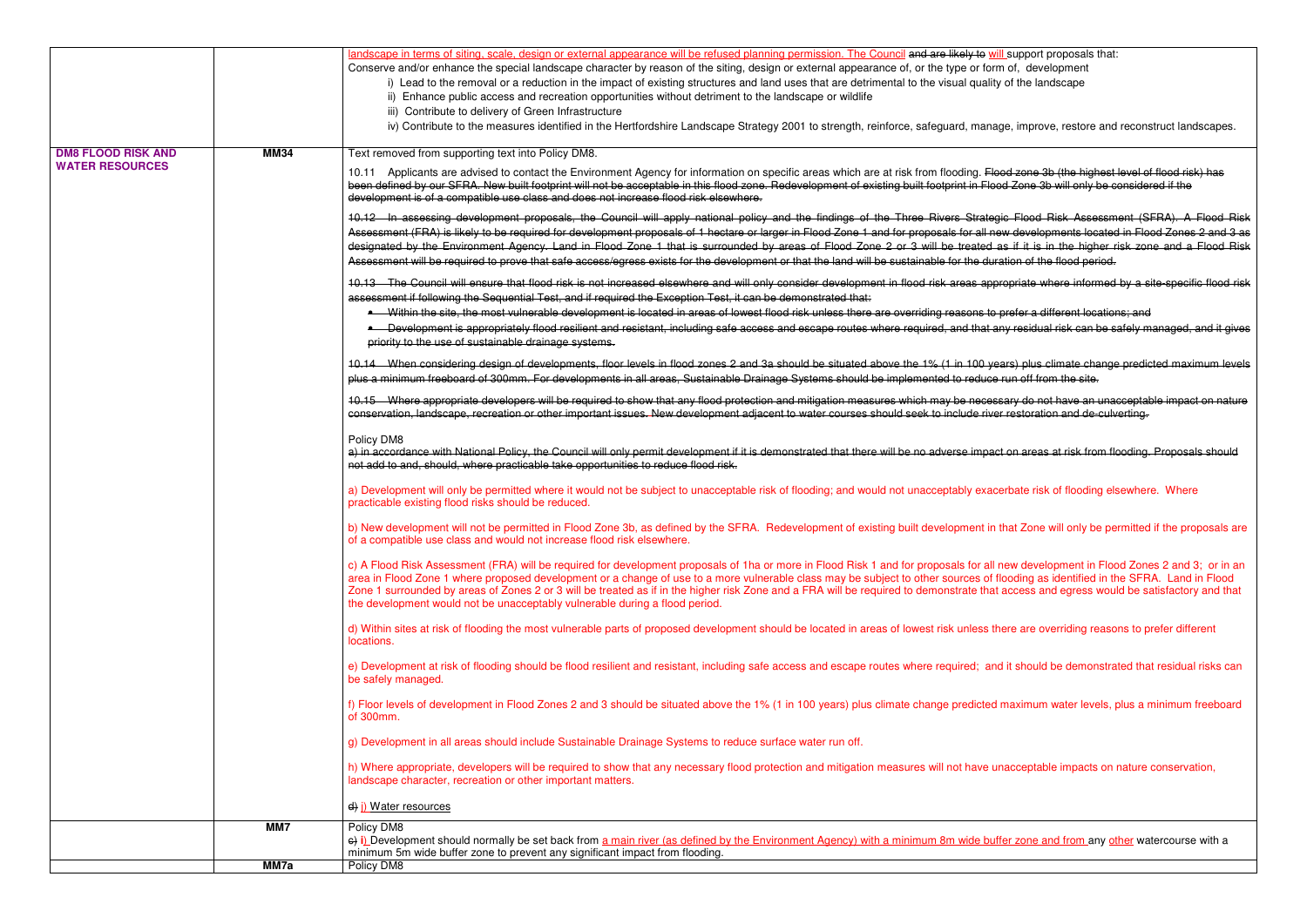|                                                       |              | d) Water Resources                                                                                                                                                                                                                   |
|-------------------------------------------------------|--------------|--------------------------------------------------------------------------------------------------------------------------------------------------------------------------------------------------------------------------------------|
|                                                       | MM8a         | The Council will seek to support development where:<br>Policy DM9                                                                                                                                                                    |
| <b>DM9 CONTAMINATION AND</b><br><b>POLLUTION</b>      |              | a) Amenity and Pollution                                                                                                                                                                                                             |
|                                                       |              | The Council will seek to refuse planning permission for development, including changes of use, which would or could give rise to polluting emissions to land, air and/or water by reason of                                          |
|                                                       |              | disturbance, noise, light, smell, fumes, vibration, liquids, solids or other (including smoke, soot, ash, dust and grit) unless appropriate mitigation measures can be put in place and be                                           |
|                                                       |              | permanently maintained.                                                                                                                                                                                                              |
|                                                       | MM9          | DM9 c)                                                                                                                                                                                                                               |
|                                                       |              | c) Air Quality                                                                                                                                                                                                                       |
|                                                       |              | Development will not be permitted where it would:                                                                                                                                                                                    |
|                                                       |              | i) Have an adverse impact on air pollution levels, particularly where it would adversely affect air quality in an Air Quality Management Area-and/or                                                                                 |
|                                                       |              | ii) Be subject to unacceptable levels of air pollutants or disturbance from existing pollutant sources.                                                                                                                              |
|                                                       |              | Paragraph 11.8                                                                                                                                                                                                                       |
|                                                       |              | Air pollutants (including dust and odours) have been shown to have an adverse effect on health and the environment. Emissions arising from any development including indirect                                                        |
|                                                       |              | emissions, such as those attributable to associated traffic generation, must therefore be considered in determining planning applications. It is important to ensure developments sensitive                                          |
|                                                       | MM9a         | to air pollutants are located where future occupiers would not be subject to unacceptable levels of air pollutants from existing sources.<br>Policy DM9                                                                              |
|                                                       |              | d) Noise Pollution                                                                                                                                                                                                                   |
|                                                       |              | The Council will seek to ensure that noise from proposed commercial, industrial, recreational or transport use does not cause any significant increase in the background noise level of                                              |
|                                                       |              | nearby existing noise-sensitive property such as dwellings, hospitals, residential institutions, nursing homes, hotels, guesthouses, schools and other educational establishments.                                                   |
| <b>DM10 WASTE</b>                                     | MM10a        | Policy DM10                                                                                                                                                                                                                          |
| <b>MANAGEMENT</b>                                     |              | a) The Council will seek to ensure that there is adequate provision for the storage and recycling of waste and that these facilities are fully integrated into design proposals. New                                                 |
|                                                       |              | development will only be supported where:                                                                                                                                                                                            |
| <b>DM11 OPEN SPACE, SPORT</b>                         | <b>MM11</b>  | Policy DM11 a) iv)                                                                                                                                                                                                                   |
| <b>AND RECREATION</b>                                 |              | A deficiency of open space, sport and recreation facilities is not created through or exacerbated by its loss, now or over the plan period or                                                                                        |
| <b>FACILITIES AND</b><br><b>CHILDREN'S PLAY SPACE</b> |              | DM11a)                                                                                                                                                                                                                               |
|                                                       |              | v) It can be demonstrated that the users would benefit more from the improvement of the facilities on the open space, sport and recreation facilities despite a loss of part of the site.                                            |
|                                                       | <b>MM35</b>  | Policy DM11                                                                                                                                                                                                                          |
|                                                       |              | f) New Provision for Open Space, Sport and Recreation Facilities and Children's Play Space                                                                                                                                           |
|                                                       |              |                                                                                                                                                                                                                                      |
|                                                       |              | Proposals for new open space, sport and recreation facilities and Children's Play Space will be encouraged if located in the main urban areas subject to the protection of the character of                                          |
|                                                       |              | the area and amenity.                                                                                                                                                                                                                |
|                                                       |              | When granting planning permission for new residential development of 25 or more dwellings, the Council may require will expect developer contributions to the provision or enhancement                                               |
|                                                       |              | of local sports facilities where a need is demonstrated to have arisen from the development concerned and there are inadequate local facilities.                                                                                     |
|                                                       |              | g) In order to ensure that new residential developments do not exacerbate deficiencies in open space and children's play space, new residential development will be required expected to                                             |
|                                                       |              | provide for amenity and children's play space:                                                                                                                                                                                       |
| <b>DM13 PARKING</b>                                   | <b>MM12a</b> | Policy DM13                                                                                                                                                                                                                          |
|                                                       |              | b) The Council will seek to encourage the delivery of infrastructure to support the use of low carbon transport.                                                                                                                     |
| <b>DM15 MOORINGS</b>                                  | <b>MM36</b>  | Paragraph 17.4                                                                                                                                                                                                                       |
|                                                       |              | The Core Strategy aims to deliver new development in sustainable locations and so the same principle will be applied to proposals for residential and other moorings. The policy aims to                                             |
|                                                       |              | ensure that potential residents of houseboats benefit from the same level of access to services and facilities as those living in traditional housing.                                                                               |
|                                                       | <b>MM38</b>  | Paragraph 17.5                                                                                                                                                                                                                       |
|                                                       |              | As moorings are not recognised as appropriate development in the Green Belt by national policy, applications for residential and other moorings outside of the urban areas will have to<br>demonstrate 'very special circumstances'. |
| <b>APPENDIX 1 MONITORING</b>                          | <b>MM39</b>  | DM <sub>1</sub>                                                                                                                                                                                                                      |
| <b>FRAMEWORK</b>                                      |              | Indicator: Building for Life Assessment                                                                                                                                                                                              |
|                                                       |              | Target: No specific target- number will be monitored Applications of 10+ dwellings to achieve 9 'greens' to be based on a Bfl12 assessment                                                                                           |
|                                                       | <b>MM40</b>  | DM <sub>1</sub>                                                                                                                                                                                                                      |
|                                                       |              | Indicator: Number of applications refused on design grounds                                                                                                                                                                          |
|                                                       |              | Target: No specific target - number to be monitored                                                                                                                                                                                  |
|                                                       |              | Reference/Comments: Local Indicator                                                                                                                                                                                                  |
|                                                       | <b>MM41</b>  | Partners: District Council<br>DM2                                                                                                                                                                                                    |
|                                                       |              | Delivering Strategic Objective: N/A (CP11 monitored) S1 S9                                                                                                                                                                           |
|                                                       |              | Indicator: See indicator for CP11 New dwellings in the Green Belt new employment floorspace in the Green Belt                                                                                                                        |
|                                                       |              | Target: No specific target - levels will be monitored                                                                                                                                                                                |
|                                                       |              | Reference/Comments: Local Indicator                                                                                                                                                                                                  |
|                                                       |              | <b>Partners: District Council</b>                                                                                                                                                                                                    |
|                                                       | <b>MM42</b>  | DM4                                                                                                                                                                                                                                  |
|                                                       |              | Indicator: On site renewable energy generation<br>Target: Minimum of 10% of the 5% reduction in carbon emissions to be obtained from onsite renewable generation. TBC                                                                |
|                                                       |              |                                                                                                                                                                                                                                      |